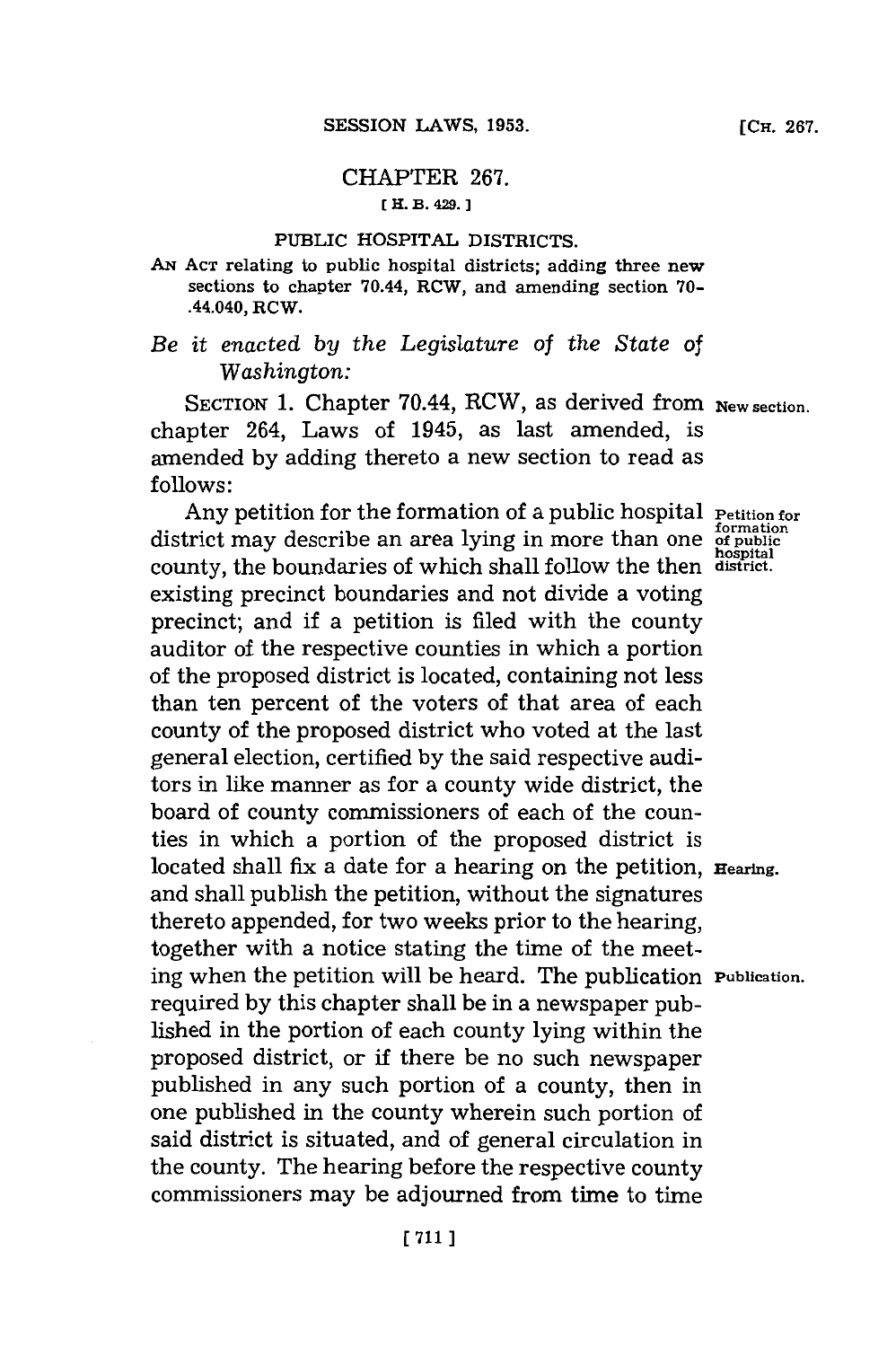## not exceeding four weeks in all. If upon the final **CH. 267.] SESSION** LAWS, **1953.**

**bon=aries.** erly included within the proposed district they may

**Decision of** hearing the respective boards of county commission**county com-**<br>missioners **ers find that any land has been unjustly or improp-**<br>fixing<br>boundaries. erly included within the proposed district they may

change and fix the boundary lines of the portion of said district located within their respective counties in such manner as they deem reasonable and just and conducive to the welfare and convenience, and enter an order establishing and defining the boundary lines of the proposed district located within their respective counties: *Provided,* That no lands shall be in-**Lands** cluded within the boundaries so fixed lying outside **outside boundaries,** the boundaries described in the petition, except upon the written request of the owners of the land to be so included. Thereafter the same procedure shall be followed as prescribed for the formation of a district including an entire county, except that the petition and election shall be confined solely to the portions of each county lying within the proposed district.

**Amendment. SEC.** 2. Section 70.44.040, RCW, as derived from section **5,** chapter 264, Laws of 1945, as last amended **by** section **1,** chapter **229,** Laws of 1947, is amended to read as follows:

The provisions of Title 54 relating to elections, vacancies, procedure of the commission and boundaries and consolidation of public. utility districts shall govern public hospital districts, except that the total vote cast upon the proposition to form the dis-**Total vote** trict shall exceed forty percent of the total number **required.** of votes cast in the precincts comprising the districts at the next preceding general state and county election, and except that hospital district commissioners **Terms shall hold office for the term of six years and until** *of commis-*<br>sioners. **their successors are elected and qualified, each term** to commence on the second Monday in January in each year following the election. At the election at which the proposition is submitted to the voters as to whether a district shall be formed, three commis-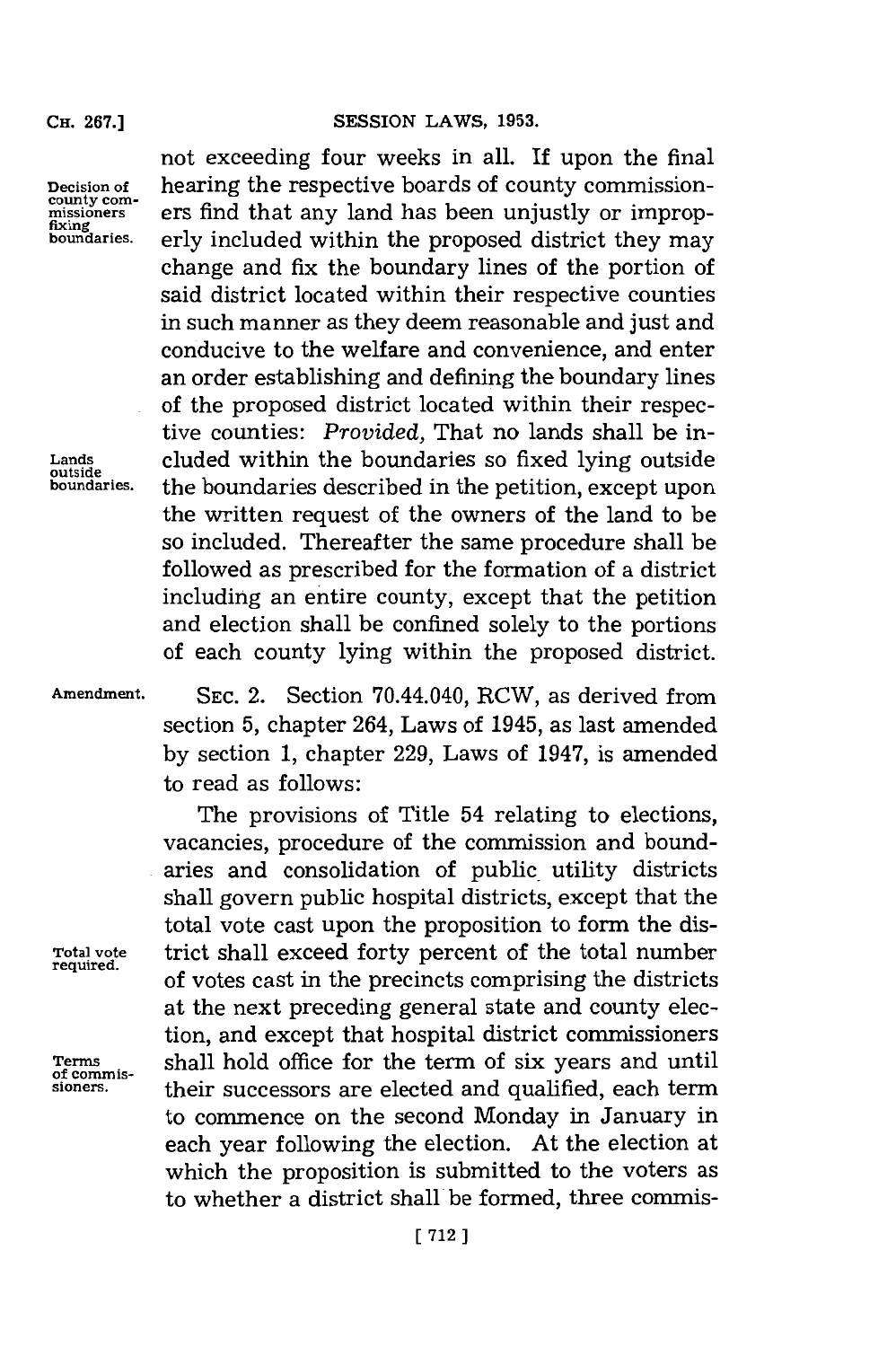sioners shall be elected to hold office, respectively, for the terms of two, four, and six years. **All** candidates shall be voted upon by the entire district, and **Number of** the candidate residing in commissioner district num-  $\frac{\text{votes}}{\text{terms}}$ ber one receiving the highest number of votes in the hospital district shall hold office for the term of six years; the candidate residing in commissioner district number two receiving the highest number of votes in the hospital district shall hold office for the term of four years; and the candidate residing in commissioner district number three receiving the highest number of votes in the hospital district shall hold office for the term of two years. Each term shall date from the time above specified following the election, but shall also include the period intervening between the election and the beginning of the regular terms specified in this section: *Provided,* That in public hospital districts encompassing por- **Districts** entions of more than one county, the total vote cast **more than**<br>me county, upon the proposition to form the district shall exceed forty percent of the total number of votes cast in Total vote each portion of each county lying within the proposed district at the next preceding general county election. The portion of said proposed district located within each county shall constitute a separate commissioner district. There shall be three district **Terms** commissioners whose terms shall be six years. Each **sioners.** district shall be designated **by** the name of the county in which it is located. **All** candidates for commissioners shall be voted upon **by** the entire district. Not more than one commissioner shall reside in any **Residential**<br>requirements one district: *Provided further*, That in the event **of commis**there are only two districts then two commissioners may reside in one district. The term of each com- **commence**missioner shall commence on the second Monday in terms. January in each year following his election. At the election at which the proposition is submitted to the voters as to whether a district shall be formed, three

**of commis-**